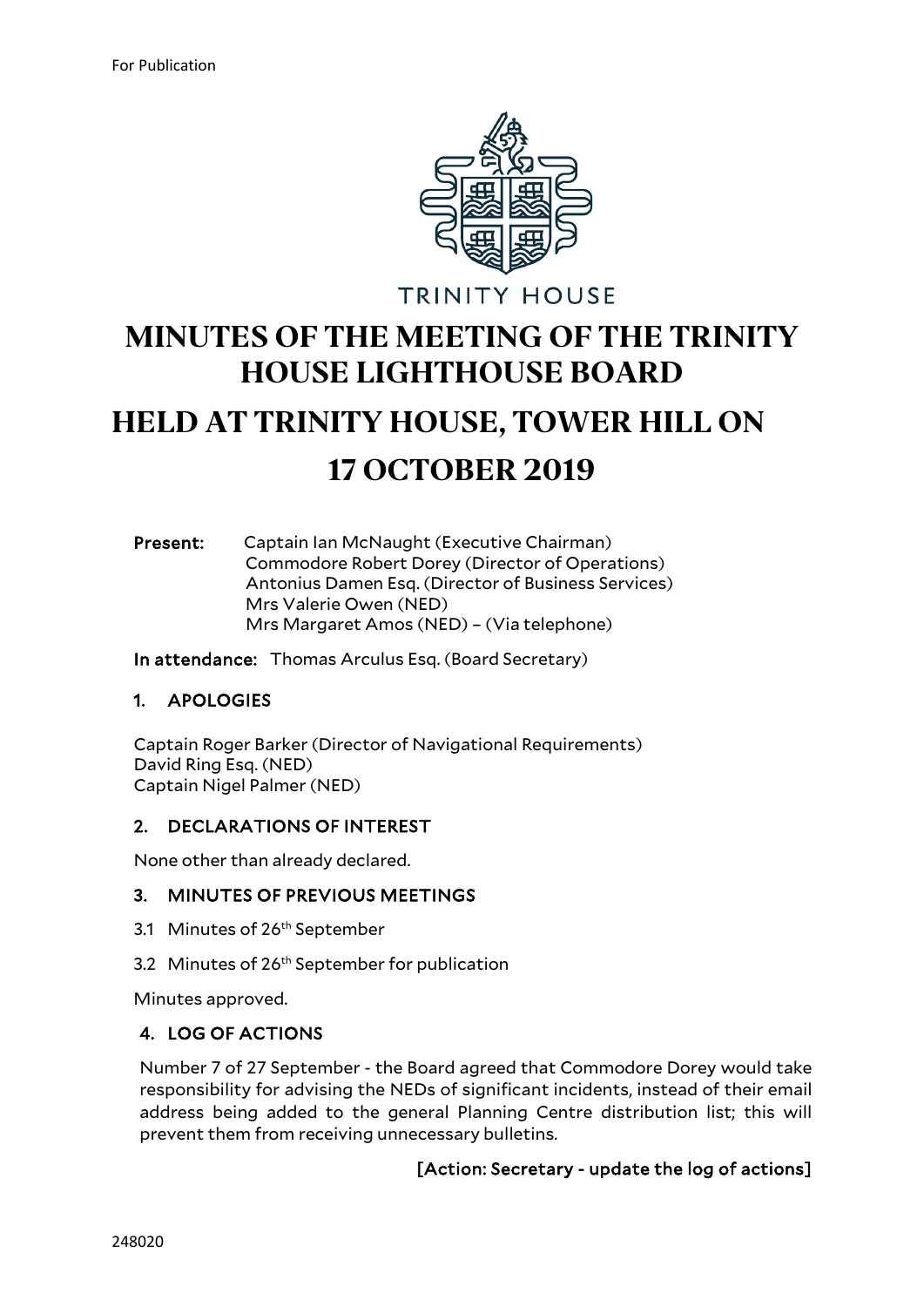## 5. HEALTH AND SAFETY REPORT

The Board reviewed the Health and Safety Manager's report.

The Board noted that the Health and Safety Manager was aboard ship conducting a safety audit and would be invited to make a presentation to the November meeting.

#### 6. BUSINESS PERFORMANCE

Mr Damen presented the report on key performance indicators.

The KPIs are generally in good order.

BSL is behind due to poor weather and THV GALATEA's collision but is likely to have caught up by year-end.

Commodore Dorey explained the reasons for the category 1, position, aids to navigation KPI being slightly below IALA targets. This was due to a decision made by the Examiners Committee in relation to the Channel Lightvessel remaining off station. In making the decision, the Examiners Committee was satisfied that there was no additional risk presented to the Mariner.

Report noted.

#### 7. EXECUTIVE DIRECTORS' REPORTS

Commodore Dorey reported that THV ALERT it is currently in Southampton for repairs and should be back in action this evening following engine coolant loss failure. Meanwhile THV PATRICIA has been covering the six-hour risk response area.

The Board discussed the nature and quantity of parts held in stock and questioned whether we hold the right critical spares. Commodore Dorey will investigate.

#### [Action: Commodore Dorey]

The Board noted the recent publication of the Environment Bill 2019 and the creation of the Office for Environmental Protection, which will be the independent watchdog to hold government and other public bodies to account on fulfilling their obligations on the environment.

The Board noted the recent appointment of Defence Secretary Ben Wallace MP as Shipbuilding Tsar.

The Civil Service Chief People Officer has requested a visit to a lighthouse. The Board was minded to facilitate this request to demonstrate the conditions our staff operate in the course of duty.

Commodore Dorey has briefed the crews of THV GALATEA on a range of issues recently including pay and conditions.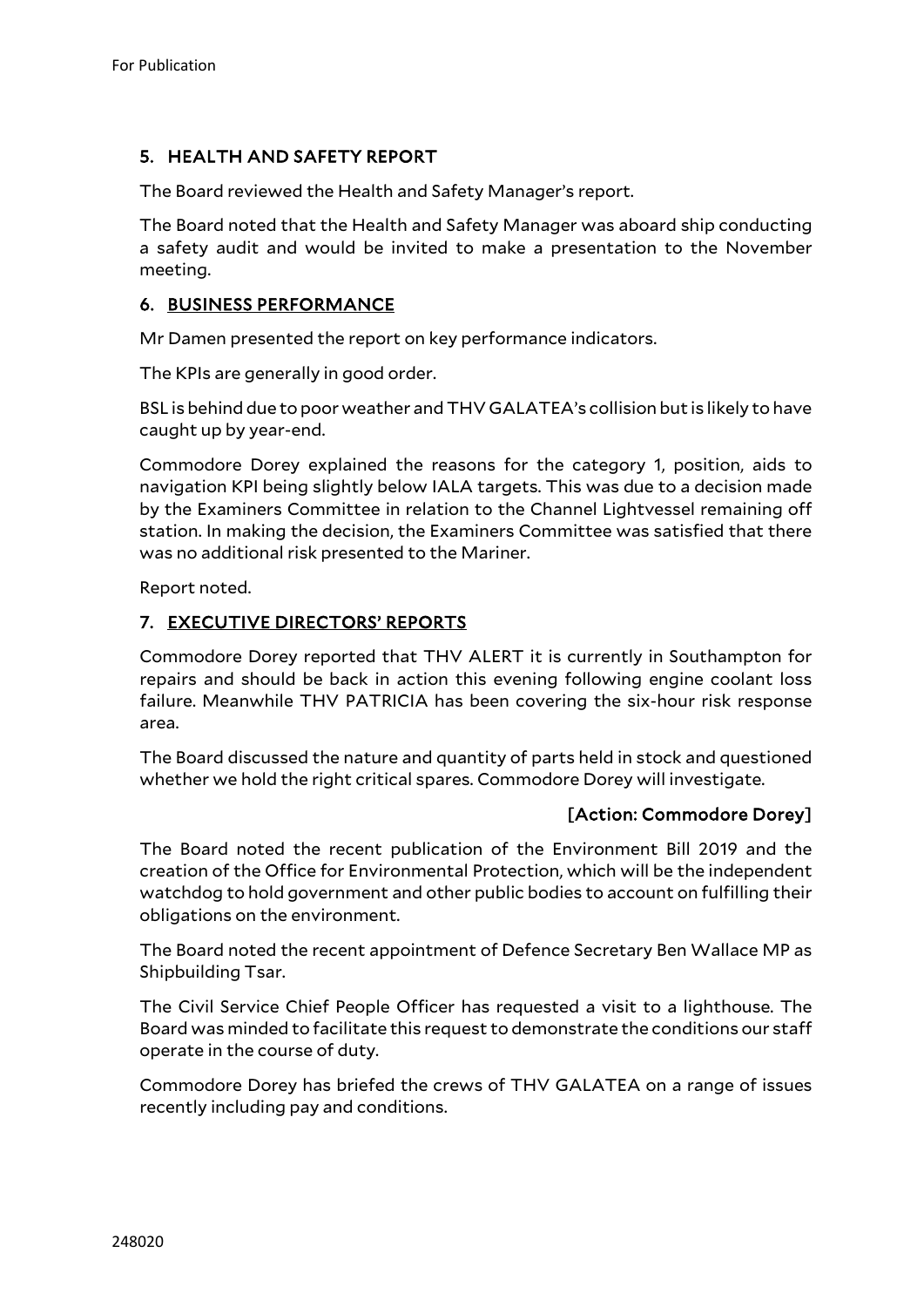The modernisation of the Portland Bill Lighthouse it is underway. All of the liquid mercury has now been removed and the optic has been dismantled and relocated down at the bottom of the tower.

To the ship-build work is ongoing with the technical specialist to test the set of requirements. The shipbuilding contract is being developed. The Project Board is aiming to be able to publish the invitation to tender by the end of January 2020.

Engagement with the DfT is ongoing. Advice has been received from the Procurement Assurance Board on improvements to the prequalification questionnaire which are being made, resulting in a slight delay.

Commodore Dorey spoke about the proposed disposal of THV PATRICIA.

Commodore Dorey has briefed the Department for Transport on these matters.

The Royal Sovereign Lighthouse decommissioning project is proceeding on the basis of option 5 of the brief.

A provision for repairs to the Harwich flood wall/ Buoy Yard retaining wall has been made in the Corporate Plan.

The Board discussed the projected underspend of GRAD's budget.

Mr Damen has discussed the TH2040 project with the sponsorship team at the DfT found them to be supportive. Mr Damen is planning to discuss the subject with the DVLA as it is believed to have gone through a similar process.

The SVS is technically not within the scope of the TH2040 project as it already has a competency based system in place. The objective relating to the SVS is therefore to reinvigorate the competency based system.

The Board is preparing to launch the project with a brief to staff on 6 November.

#### Gender Pay Gap Report 2019

Presented by Mr Damen.

The Board agreed to discuss the report out of committee.

#### [Action: Board]

#### 7.2 Management Accounts

Mr Damen reported that salary is underspent currently.

The Board discussed a number of initiatives which are planned to avoid leaving capital funding behind while also taking into account the existing procurement challenges.

#### 7.6 Light Dues

Receipts for August were down, as were the number of certificates issued. This has recovered in September and is now back on track.

#### 8. AIDS TO NAVIGATION AVAILABILITY REPORT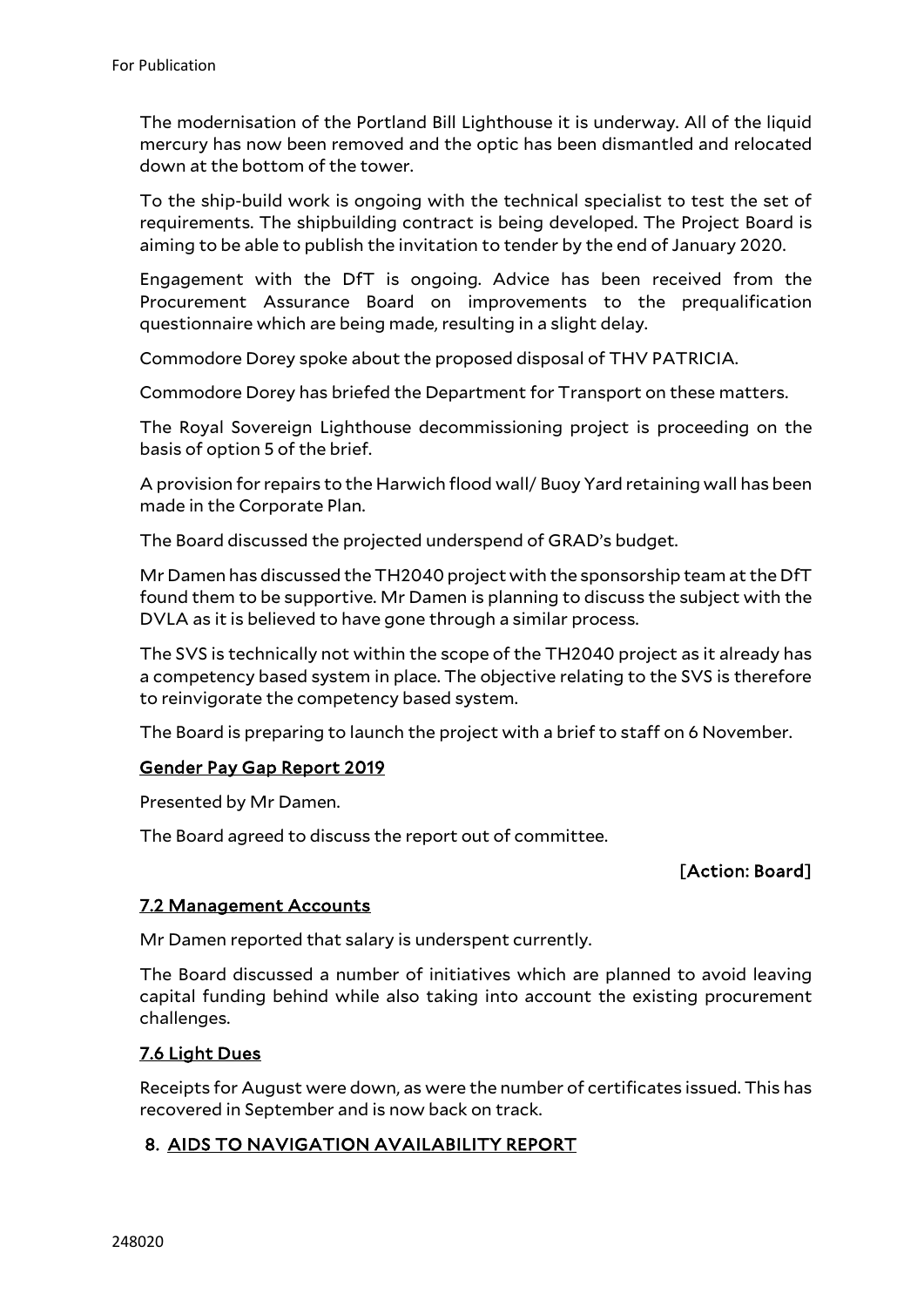The Board noted the report for the period covering 16 September 2019 to 8 October 2019.

#### 8.2 Casualty return 16 September – 8 October 2019

Noted.

#### 9. MATTERS FOR DISCUSSION

#### 9.1 DfT/Parliamentary Matters

The Board noted the ongoing good relationship with the staff at the DfT.

#### 9.2 Corporate Governance

The Executive Chairman reported on the Selection Panel's recommendation to the Court in November for the new Non-Executive Chairman of the Lighthouse Board. The new Chairman's first meeting will be 30 January 2020.

#### 9.3 Annual Report and Accounts for the year ended 31 March 2019.

Mr Damen reported that the TH annual report and accounts had now been signed and would be published on TH website subsequent to the GLF accounts being published.

#### 10.1 Headline Performance Objectives

The Board considered that the organisation was on track to meet its HPOs.

#### 10.2 Strategic Discussion focussing on Cardinal 2 (Good Employer)

The Board discussed Cardinal 2 and the strategic goals relating to it. TH2040 Project addresses some of the goals particularly, 'promoting a sustainable workforce etc…' and 'developing an attractive and sustainable rewards package'. 'Improved working practices' is more difficult, the Board believes that working practices and technology can be a key enabler.

The Board discussed the general culture of the organisation and in particular how to engender a sense of vitality, energy, and pride in the organisation. To get this requires concerted change management. The Executive Team will develop ideas together with the SMT.

#### [Action: Executive Team/SMT]

#### 10.3 Minutes of Strategy Session meeting on 26 September 2019

In relation to the Board Effectiveness evaluation, the Board noted that the language of the questionnaire, which speaks about areas of partial disagreement and strong disagreement, did not quite reflect the mood of the Board. Although some respondents had ticked those boxes as *individuals* the Board in fact was *not* in disagreement and was in harmony on most matters. The results of the survey were actually good. The Secretary was asked to modify the language to speak about areas of improvement instead of areas of disagreement.

#### [Action: Secretary]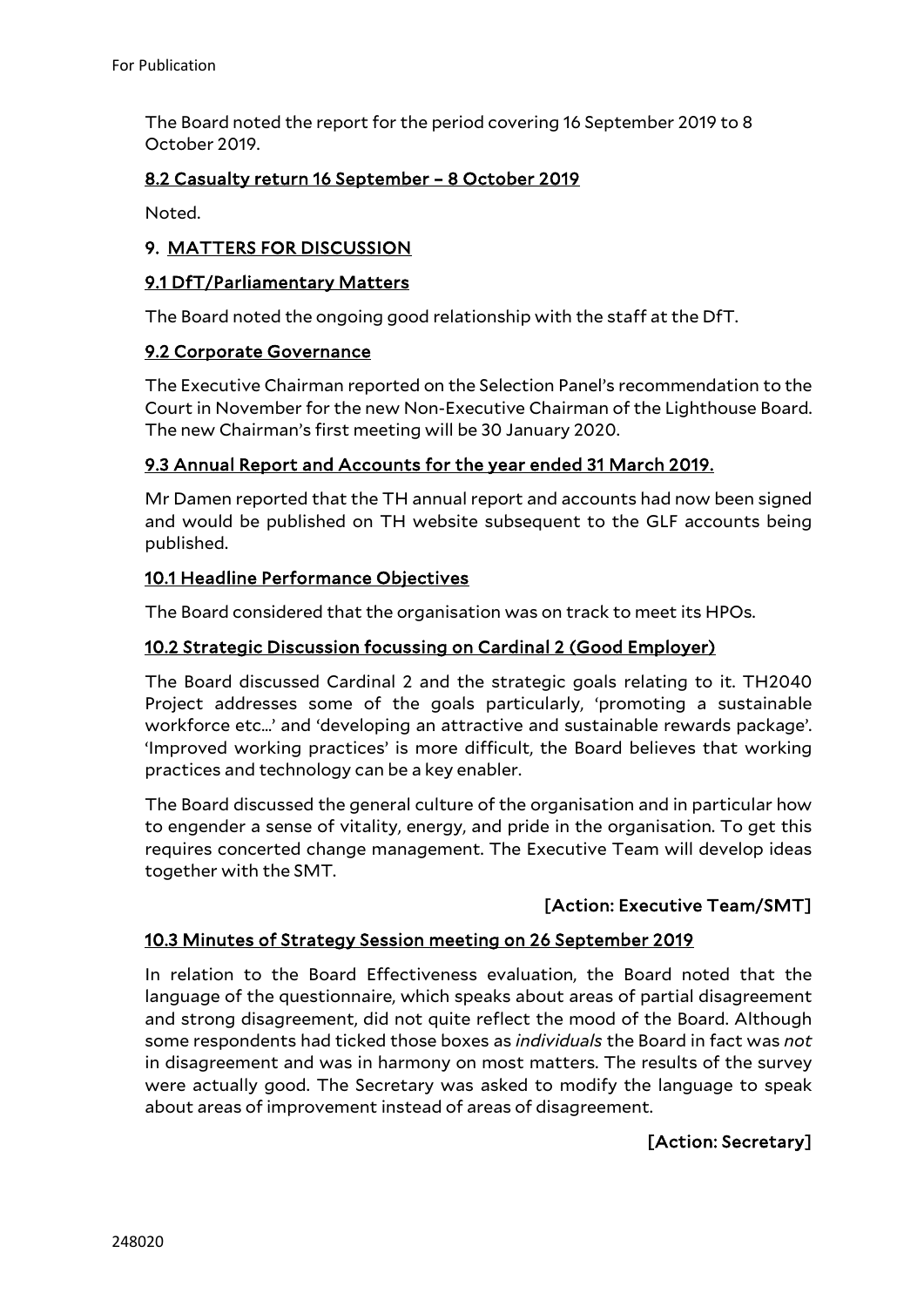The Board discussed NEDs' induction programmes. The NEDs were asked to provide feedback on areas which they think should be covered by induction programmes.

#### [Action: NEDs]

#### 10.4 Lighthouse Board objectives separate from the organisations

Noted.

#### TH2040 Launch

Mr Damen explained arrangements for the launch of the TH2040 Project on 6 November.

#### 11. JSB MATTERS

#### 11.1 JSB Strategic Agenda

The Board noted the JSB Strategic Agenda.

IGC 5 will pick-up on the helicopter contract renewal process to ensure that activity and messages are coordinated. The Board discussed the way in which the contract is working and how the costs are working out.

#### 12. OTHER MATTERS TO BE NOTED OR APPROVED

#### 12.1 ARAC Minutes 26TH September.

Presented by Mrs Amos.

Approved.

#### 12.3 Review of Risk Registers

The Secretary presented his report on the review of the risk registers.

Report noted.

#### 13. CORPORATE PLAN 2020 - 2025

Following outline approval of the Plan at the September Board meeting, changes have been made including money which has been added for repairs to the Harwich sea wall/ Buoy Yard retaining wall.

The Board discussed whether the Corporate Plan should in future include more details of environmental opportunities and impacts – especially in terms of MGO.

The Board discussed the Capital Pipeline and the different approaches of the different GLAs to long-term planning which would be discussed further at Chief Executives' Committee later in the day.